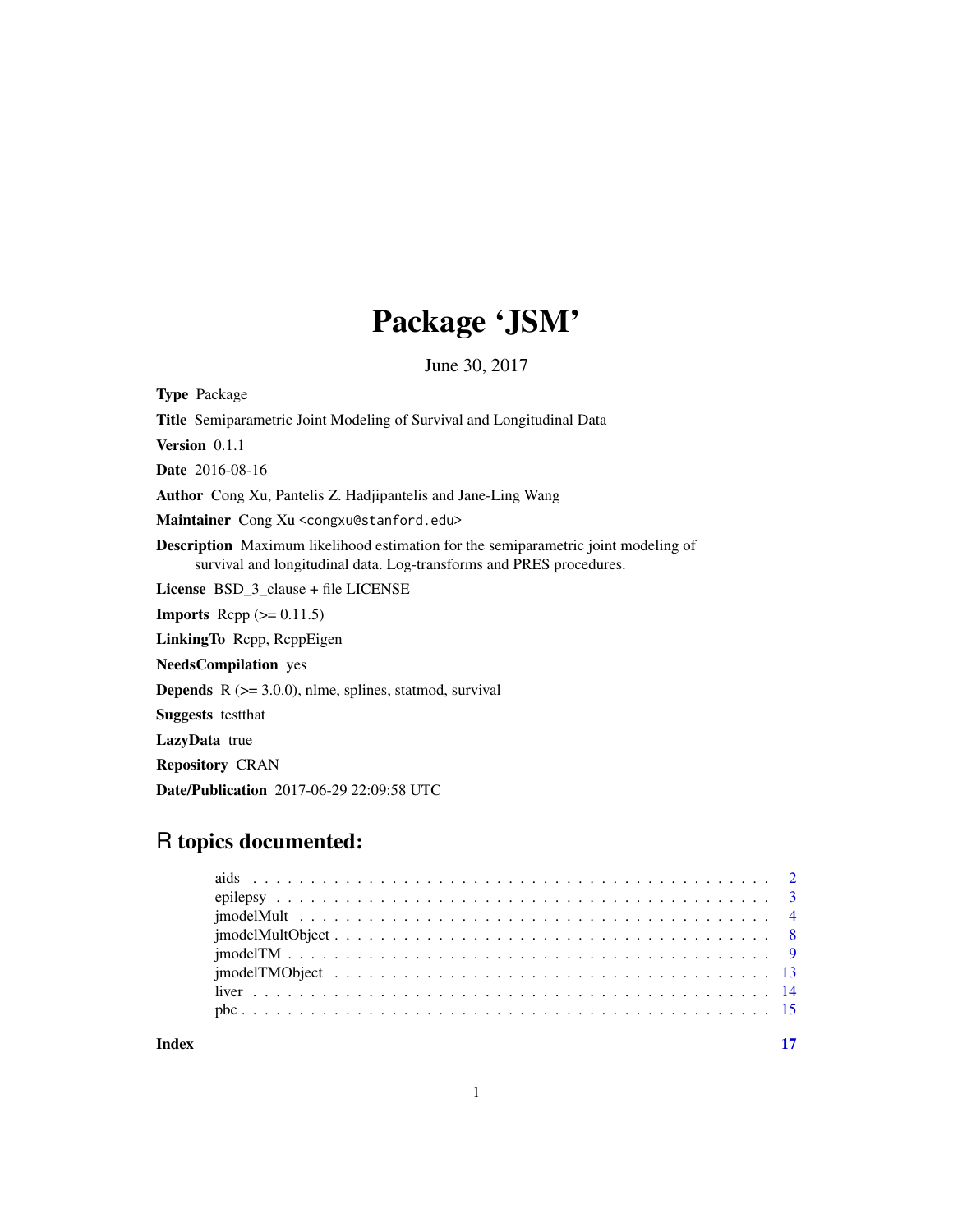#### <span id="page-1-0"></span>**Description**

A randomized clinical trial in which both survival and longitudinal data were collected to compare the efficacy and safety of two antiretroviral drugs, namely ddI (didanosine) and ddC (zalcitabine), in treating HIV-infected patients intolerant or failing zidovudine (AZT) therapy.

#### Format

A data frame with 1405 observations on the following 12 variables.

ID patient ID, there are 467 patients in total.

Time survival time, i.e. time to death or censoring.

death death indicator: 0 denotes censoring; 1 denotes death.

obstime time points at which the longitudinal measurements, i.e. CD4 cell counts, are recorded.

CD4 CD4 cell counts measured at obstime.

drug drug indicator with two levels: ddI and ddC.

gender gender indicator with two levels: male and female.

prevDiag AIDS diagnosis at study entry indicator with two levels: AIDS and noAIDS.

AZT AZT intolerance/failure indicator with two levels: intolerance and failure.

start same with obstime, starting time of the interval which contains the time of the CD4 cell count measurement.

stop ending time of the interval which contains the time of the CD4 cell count measurement.

event event indicator suggesting whether the event-of-interest, i.e. death, happens in the interval given by start and stop.

#### Source

Goldman, A., Carlin, B., Crane, L., Launer, C., Korvick, J., Deyton, L. and Abrams, D. (1996) Response of CD4+ and clinical consequences to treatment using ddI or ddC in patients with advanced HIV infection. *Journal of Acquired Immune Deficiency Syndromes and Human Retrovirology* 11, 161–169.

#### References

Guo, X. and Carlin, B. (2004) Separate and joint modeling of longitudinal and event time data using standard computer packages. *The American Statistician* 58, 16–24.

Xu, C., Baines, P. D. and Wang, J. L. (2014) Standard error estimation using the EM algorithm for the joint modeling of survival and longitudinal data. *Biostatistics* 15, 731–744

#### Examples

head(aids)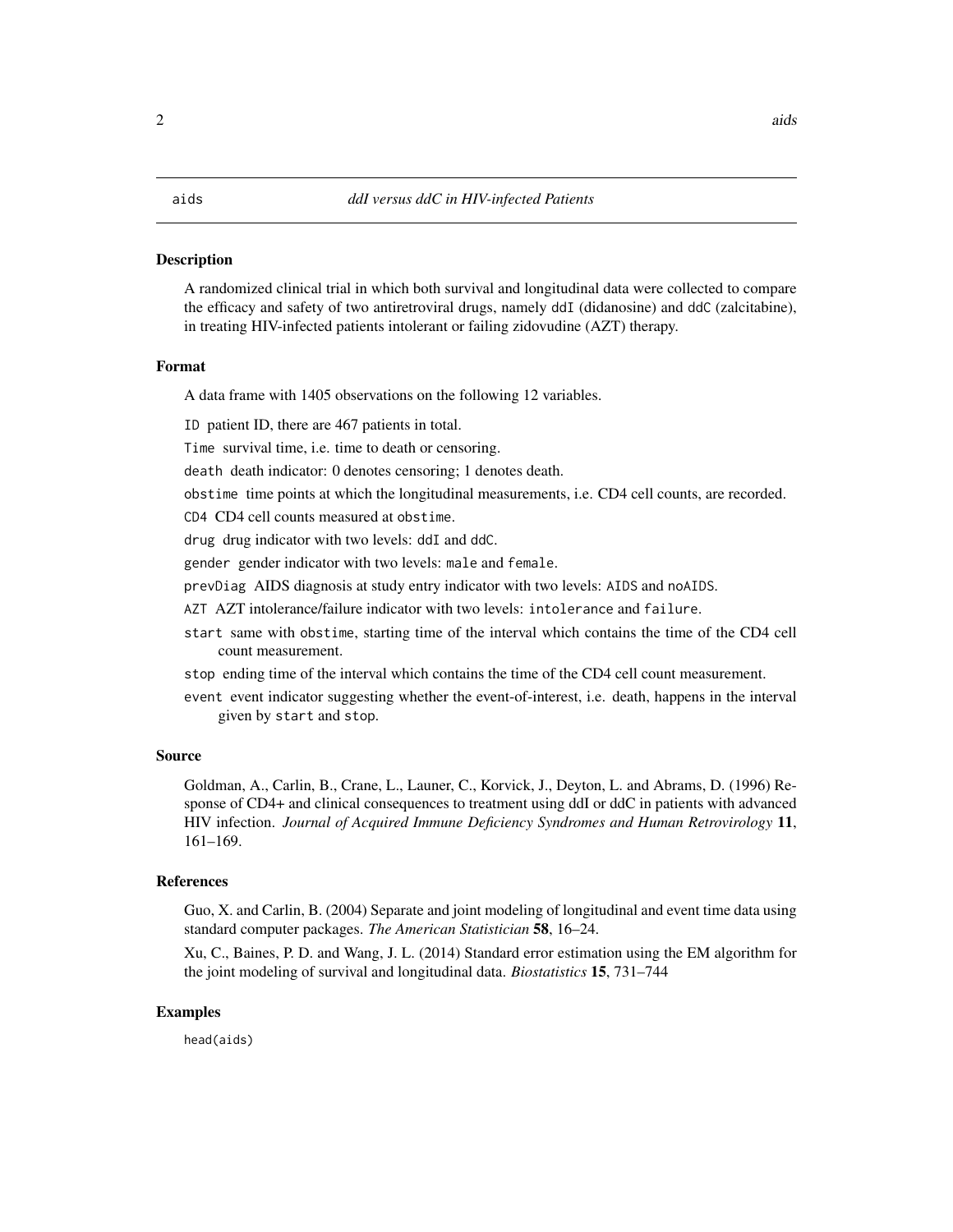<span id="page-2-0"></span>

#### Description

A randomised control trial, the SANAD (standard and new antiepileptic drugs) study, in which both survival and longitudinal data were collected to investigate the effect of drug titration on the relative effects of two antiepileptic drugs, namely CBZ (carbamazepine, a standard drug) and LTG (lamotrigine, a new drug), on treatment failure. Treatment failure, i.e. withdrawal of the randomized drug, is the event of interest. Two main reasons for withdrawal are unacceptable adverse effects (UAE) and inadequate seizure control (ISC).

#### Format

A data frame with 2797 observations on the following 16 variables.

ID patient ID, there are 605 patients in total.

Time survival time, i.e. time to withdrawal or censoring.

withdraw withdrawal indicator: 0 denotes censoring; 1 denotes withdrawal.

withdrawUAE withdrawal due to UAE indicator: 1 denotes withdrawal due to UAE; 0 otherwise.

withdrawISC withdrawal due to ISC indicator: 1 denotes withdrawal due to ISC; 0 otherwise.

obstime time points at which the longitudinal measurements, i.e. the dose, are recorded.

dose calibrated dose measured at obstime.

drug drug indicator with two levels: CBZ and LTG.

age age of patient at study entry.

gender gender indicator with two levels: male and female.

disab learning disability indicator with two levels: No and Yes.

- start same with obstime, starting time of the interval which contains the time of the dose measurement.
- stop ending time of the interval which contains the time of the dose measurement.
- event event indicator suggesting whether the event-of-interest, i.e. withdrawal, happens in the interval given by start and stop.
- eventUAE event indicator suggesting whether the event-of-interest, i.e. withdrawal due to UAE, happens in the interval given by start and stop.
- eventISC event indicator suggesting whether the event-of-interest, i.e. withdrawal due to ISC, happens in the interval given by start and stop.

#### Source

Marson, A. G., AI-Kharusi, A. M., Alwaidh, M., Appleton, R., Baker, G. A., Chadwick, D. W., Cramp, C., Cockerell, O. C. Cooper, P. N., Doughty, J. et al. (2007) The SANAD study of effectiveness of carbamazepine, gabapentin, lamotrigine, oxcarbazepine, or topiramate for treatment of partial epilepsy: an unblinded randomised controlled trial. *The Lancet* 369, 1000–1015.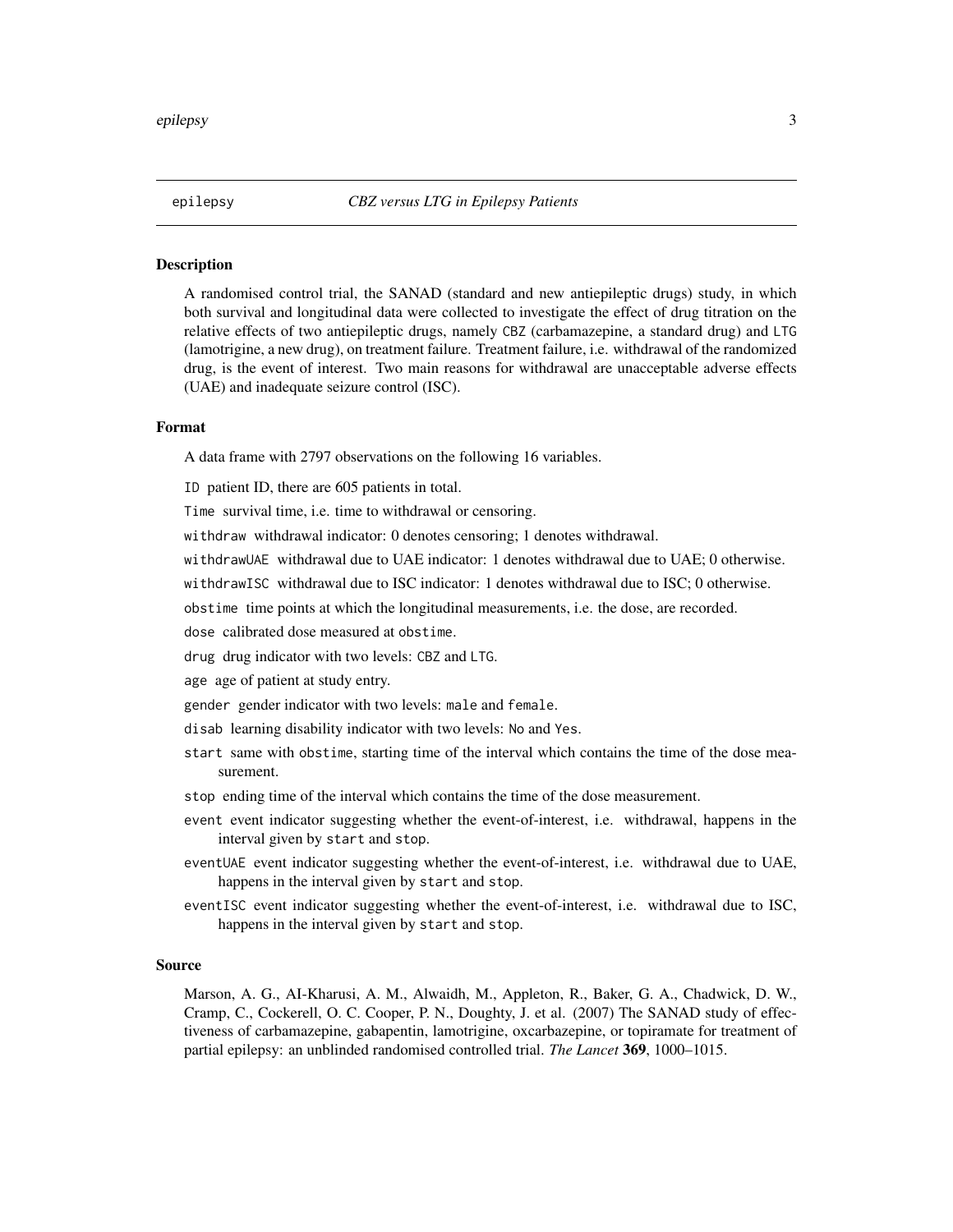#### <span id="page-3-0"></span>References

Williamson P. R., Kolamunnage-Dona R., Philipson P. and Marson A. G. (2008) Joint modelling of longitudinal and competing risks data. *Statistics in Medicine* 27, 6426–6438.

#### Examples

head(epilepsy)

<span id="page-3-1"></span>jmodelMult *Semiparametric Joint Models for Survival and Longitudinal Data with Nonparametric Multiplicative Random Effects*

#### Description

This function applies a maximum likelihood approach to fit the semiparametric joint models of survival and normal longitudinal data. The survival model is assumed to come from a class of transformation models, including the Cox proportional hazards model and the proportional odds model as special cases. The longitudinal process is modeled by nonparametric multiplicative random effects (NMRE) model.

#### Usage

```
jmodelMult(fitLME, fitCOX, data, model = 1, rho = 0,
           timeVarT = NULL, control = list(), ...)
```
#### Arguments

| fitLME   | an object inheriting from class lme representing a fitted nonparametric multi-<br>plicative random effects model. See Details and Note and Examples.                                                                              |
|----------|-----------------------------------------------------------------------------------------------------------------------------------------------------------------------------------------------------------------------------------|
| fitCOX   | an object inheriting from class coxph representing a fitted Cox proportional haz-<br>ards regression model. Specifying $x = TRUE$ is required in the call to coxph()<br>to include the design matrix in the object fit. See Note. |
| data     | a data frame containing all the variables included in the joint modeling. See<br>Note.                                                                                                                                            |
| model    | an indicator specifying the dependency between the survival and longitudinal<br>outcomes. Default is 1. See <b>Details</b> .                                                                                                      |
| rho      | a nonnegative real number specifying the transformation model you would like<br>to fit. Default is 0, i.e. the Cox proportional hazards model. See <b>Details</b> .                                                               |
| timeVarT | a character string indicating the time variable in the coxph object. Normally it<br>is NULL. See <b>Note</b> and <b>Examples</b> .                                                                                                |
| control  | a list of control values for the estimation algorithm with components:                                                                                                                                                            |
|          | tol.P tolerance value for convergence in the parameters with default value 1e-<br>03. See Details.                                                                                                                                |
|          | tol.L tolerance value for convergence in the log-likelihood with default value<br>1e-06. See Details.                                                                                                                             |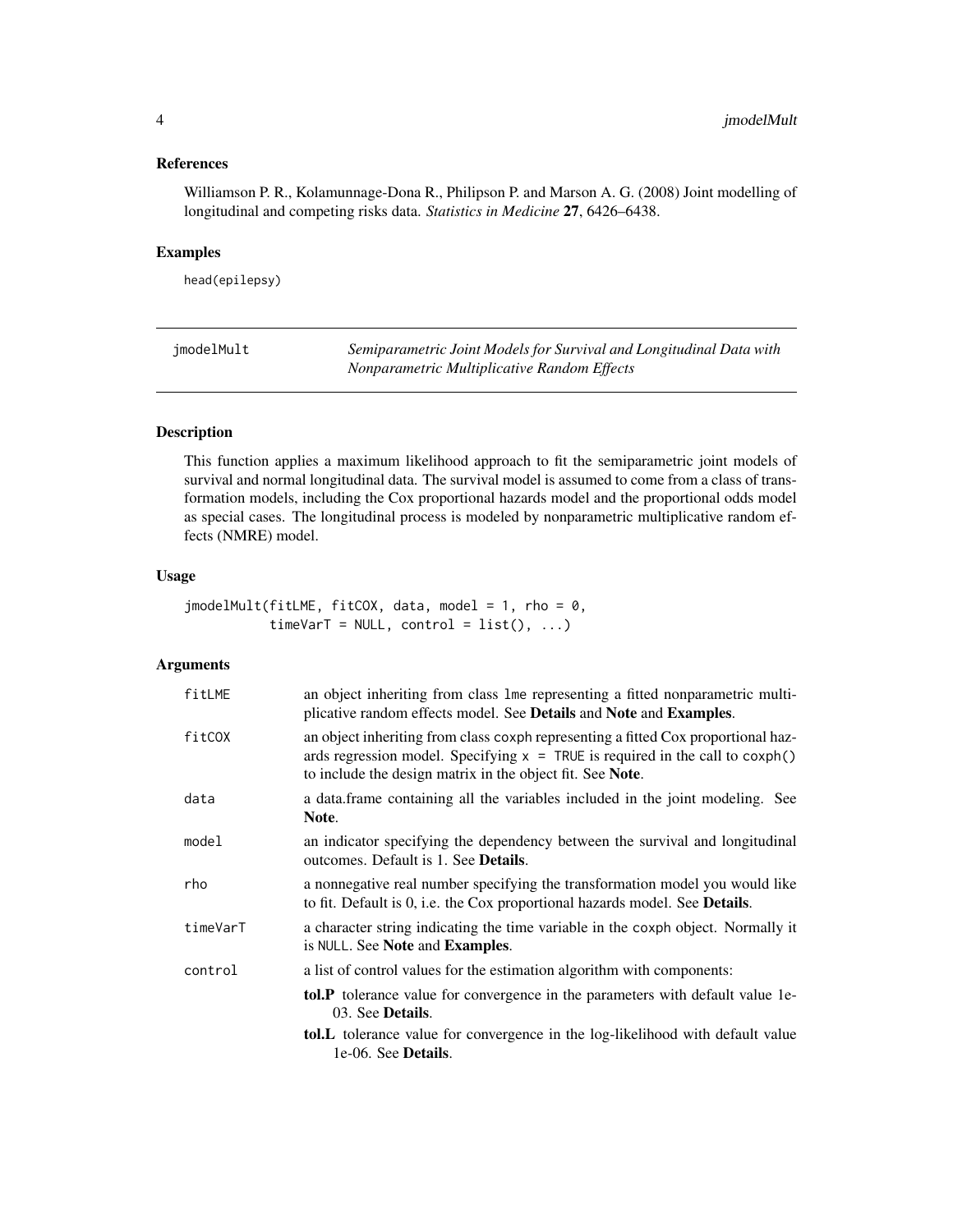| <b>max.iter</b> the maximum number of EM iterations with default value 250. |
|-----------------------------------------------------------------------------|
|-----------------------------------------------------------------------------|

- SE.method a character string specifying the standard error estimation method. Default is "PRES". See Details and Note.
- delta a positive value used for numerical differentiation in the SE. method. Default is 1e-05 if "PRES" is used and 1e-03 otherwise. See Details.
- nknot the number of Gauss-Hermite quadrature knots used to approximate the integrals over the random effects. Under the nonparametric multiplicative random effects model, there are only one-dimensional integrations and the default for nknot is 11.
- ... additional options to be passed to the control argument.

#### Details

The jmodelMult function fits joint models for survival and longitudinal data. Nonparametric multiplicative random effects models (NMRE) are assumed for the longitudinal processes. With the Cox proportional hazards model and the proportional odds model as special cases, a general class of transformation models are assumed for the survival processes. The baseline hazard functions are left unspecified, i.e. no parametric forms are assumed, thus leading to semiparametric models. For detailed model formulation, please refer to Xu, Baines and Wang (2014).

The longitudinal model (NMRE) is written as

$$
Y_i(t) = \mu_i(t) + \varepsilon_i(t) = b_i \times \mathbf{B}^\top(t)\boldsymbol{\gamma} + \varepsilon_i(t),
$$

where  $\mathbf{B}(t) = (B_1(t), \cdots, B_L(t))$  is a vector of B-spline basis functions and  $b_i$  is a random effect  $\sim \mathcal{N}(1, \sigma_b^2)$ . If model = 1, then the linear predictor for the survival model is expressed as

$$
\eta(t) = \mathbf{W}_i^{\top}(t)\boldsymbol{\phi} + \alpha\mu_i(t),
$$

indicating that the entire longitudinal process (free of error) enters the survival model as a covariate. If other values are assigned to the model argument, the linear predictor for the surival model is then expressed as

$$
\eta(t) = \mathbf{W}_i^\top(t)\boldsymbol{\phi} + \alpha b_i,
$$

suggesting that the survival and longitudinal models only share the same random effect.

The survival model is written as

$$
\Lambda(t|\eta(t)) = G\left[\int_0^t \exp \eta(s) d\Lambda_0(s)\right],
$$

where  $G(x) = \log(1 + \rho x)/\rho$  with  $\rho \ge 0$  is the class of logarithmic transfomations. If rho = 0, then  $G(x) = x$ , yielding the Cox proportional hazards model. If rho = 1, then  $G(x) = \log(1+x)$ , yielding the proportional odds model. Users could assign any nonnegative real value to rho.

An expectation-maximization (EM) algorithm is implemented to obtain parameter estimates. The convergence criterion is either of (i)  $\max\{|\boldsymbol{\theta}^{(t)}-\boldsymbol{\theta}^{(t-1)}|/(|\boldsymbol{\theta}^{(t-1)}|+.Machine\$ double.eps \times 2)\} <$  $tol.P,$  or (ii)  $|L(\boldsymbol{\theta}^{(t)})-L(\boldsymbol{\theta}^{(t-1)})|/(|L(\boldsymbol{\theta}^{(t-1)})|+Machine\$double.eps\times2) is satisfied.$ Here  $\theta^{(t)}$  and  $\theta^{(t-1)}$  are the vector of parameter estimates at the t-th and  $(t-1)$ -th EM iterations, respectively;  $L(\theta)$  is the value of the log-likelihood function evaluated at  $\theta$ . Users could specify the tolerance values tol.P and tol.L through the control argument.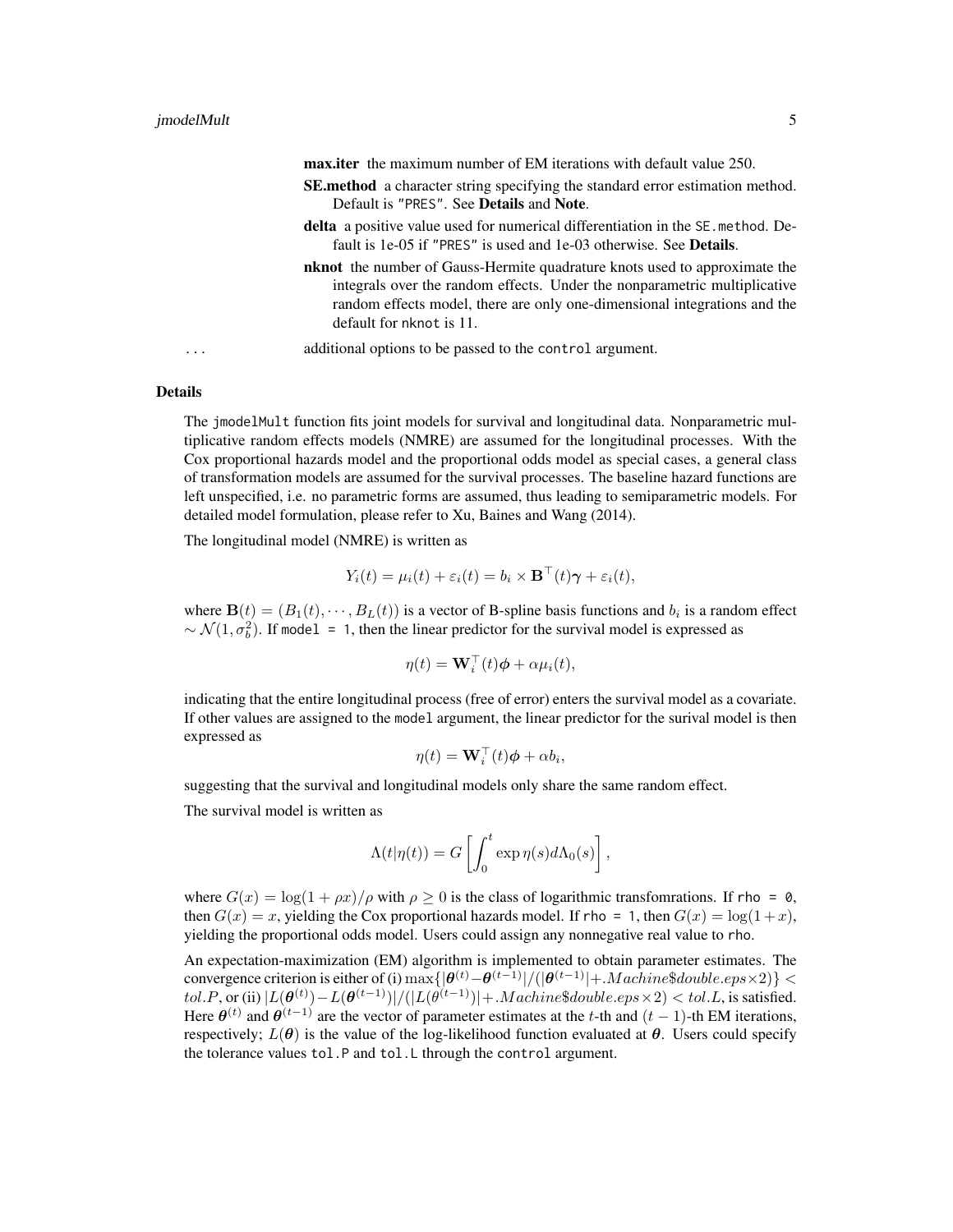<span id="page-5-0"></span>For standard error estimation for the parameter estimates, three methods are provided, namely "PRES", "PFDS" and "PLFD" (detailed information are referred to Xu, Baines and Wang (2014)). In the control argument, if SE.method = "PRES", numerically differentiating the profile Fisher score vector with Richardson extrapolation is applied; if SE.method = "PFDS", numerically differentiating the profile Fisher score vector with forward difference is applied; if SE.method = "PLFD", numerially (second) differentiating the profile likelihood with forward difference is applied. Generally, numerically differentiating a function  $f(x)$  (an arbitrary function) with forward difference is expressed as

$$
f'(x) = \frac{f(x+\delta) - f(x)}{\delta},
$$

and that with Richardson extrapolation is expressed as

$$
f'(x) = \frac{f(x - 2\delta) - 8f(x - \delta) + 8f(x + \delta) - f(x + 2\delta)}{12\delta}.
$$

Users could specify the value of  $\delta$  through the delta item in the control argument.

#### Value

See [jmodelMultObject](#page-7-1) for the components of the fit.

#### **Note**

1. To fit a nonparametric multiplicative random effects model, the fixed effect in the fitLME object should be a vector of B-spline basis functions (an object from the bs function) and the random effect should only include a random intercept. See Examples.

2. Currently, jmodelMult() could only handle the fitLME object with a simple random-effects structure (only the pdDiag() class). Moreover, the within-group correlation and heteroscedasticity structures in the fitLME object (i.e. the correlation and weights argument of lme()) are ignored.

2. The data argument in jmodelMult(), lme() and coxph() should be the same data frame.

3. For the fitCOX object, only the  $W_i(t)$  in the linear predictor  $\eta(t)$  for the survial model (see Details) should be involved in the formula argument of coxph{}. Since coxph() uses the same data frame as lme() does, a time-dependent Cox model must be fitted by coxph() although  $W_i(t)$ may only contain time-independent covariates. See Examples.

4. If  $W_i(t)$  in the linear predictor  $\eta(t)$  for the survial model (see **Details**) does involve timedependent covariate, then timeVarT must specify the name of the time variable involved (see Examples).

5. The standard error estimates are obtained by numerical approximations which is naturally subject to numerical errors. Therefore, in extreme cases, there may be NA values for part of the standard error estimates.

#### Author(s)

Cong Xu <congxu@stanford.edu> Pantelis Z. Hadjipantelis <pantelis@ucdavis.edu>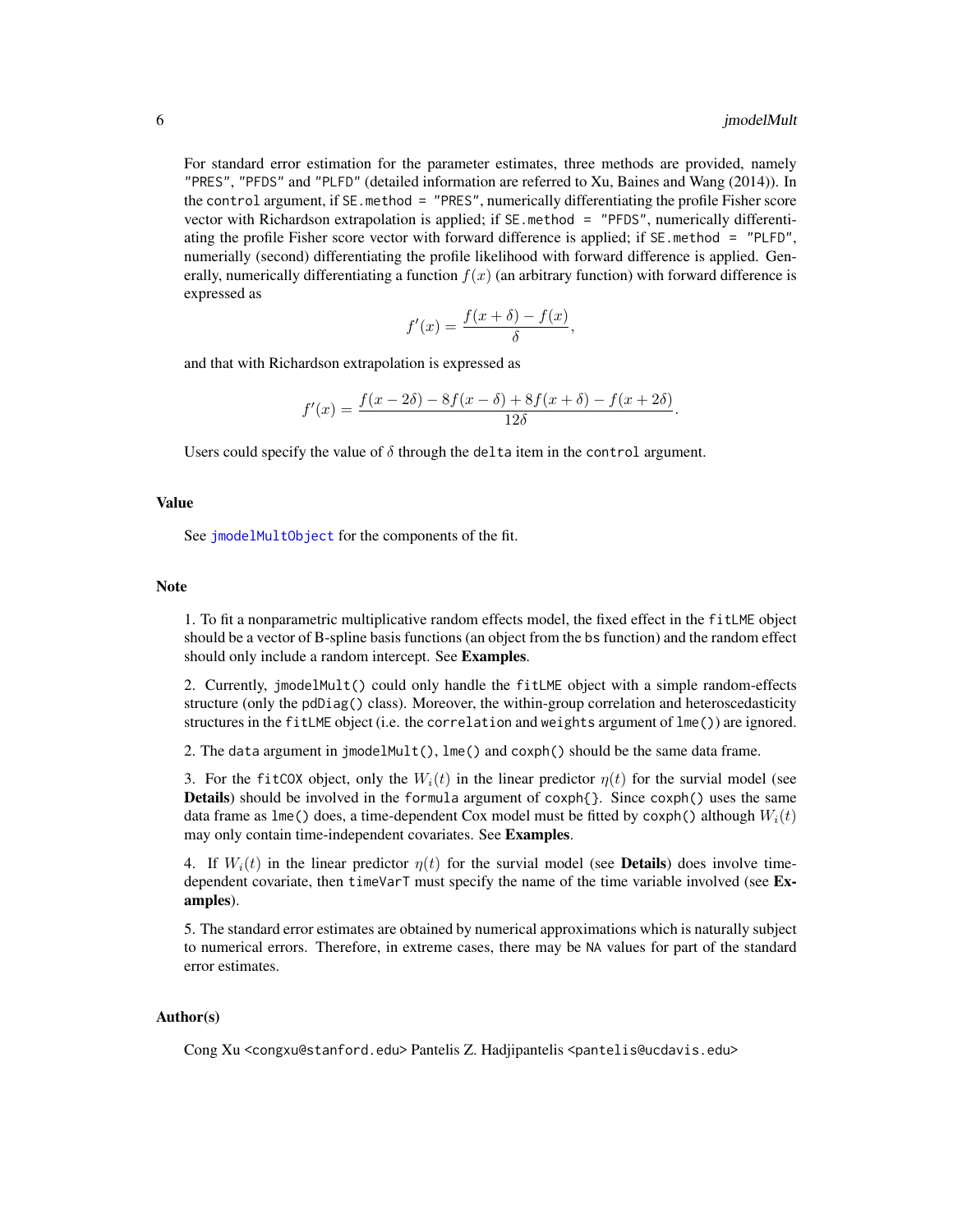#### <span id="page-6-0"></span>jmodelMult 7

#### References

Dabrowska, D. M. and Doksun K. A. (1988) Partial Likelihood in Transformation Models with Censored Data. *Scandinavian Journal of Statistics* 15, 1–23.

Ding, J. and Wang, J. L. (2008) Modeling longitudinal data with nonparametric multiplicative random effects jointly with survival data. *Biometrics* 64, 546–556.

Tsiatis, A. A. and Davidian, M. (2004) Joint modeling of longitudinal and time-to-event data: an overview. *Statistica Sinica* 14, 809–834.

Xu, C., Baines, P. D. and Wang, J. L. (2014) Standard error estimation using the EM algorithm for the joint modeling of survival and longitudinal data. *Biostatistics* 15, 731–744

Zeng, D. and Lin, D. (2007) Maximum likelihood estimation in semiparametric regression models with censored data. *Journal of the Royal Statistical Society: Series B* 69, 507–564

#### See Also

[jmodelMultObject](#page-7-1), [lme](#page-0-0), [coxph](#page-0-0), [Surv](#page-0-0), [bs](#page-0-0)

#### Examples

```
# linear mixed-effects model fit where the fixed effect is modeled by
# quadratic B-splie basis with four internal knots
fitLME \le - lme(log(serBilir) \sim bs(obstime, df = 2, degree = 2), random = \sim 1 | ID, data = pbc)
# Cox proportional hazards model fit with a single time-independent covariate
fitCOX \leq coxph(Surv(start, stop, event) \sim drug, data = pbc, x = TRUE)
# joint model fit which assumes the Cox proportional hazards model for the survival process and
# NMRE for the longitudinal process. Use 'max.iter = 25', 'nknot = 3' and
# the 'PFDS' method to calculate standard error estimates as a quick toy example
fitJTMult.ph <- jmodelMult(fitLME, fitCOX, pbc,
                           control = list(SE.method = 'PFDS', max.iter = 25, nknot = 3))summary(fitJTMult.ph)
## Not run:
# joint model fit with the default control
fitJTMult.ph2 <- jmodelMult(fitLME, fitCOX, pbc)
summary(fitJTMult.ph2)
# joint model fit where the survival and longitudinal processes only share the same random effect
fitJTMult.ph3 <- jmodelMult(fitLME, fitCOX, pbc, model = 2)
summary(fitJTMult.ph3)
# joint model fit which assumes the proportional odds model for the survival process and
# NMRE for the longitudinal process
fitJTMult.po <- jmodelMult(fitLME, fitCOX, pbc, rho = 1)
summary(fitJTMult.po)
# joint model fit where the survival and longitudinal processes only share the same random effect
fitJTMult.po2 <- jmodelMult(fitLME, fitCOX, pbc, model = 2, rho = 1)
summary(fitJTMult.po2)
# Cox proportional hazards model fit with a time-dependent covariate
fitCOX2 <- coxph(Surv(start, stop, event) \sim drug + as.numeric(drug) : obstime,
                 data = pbc, x = TRUE)
```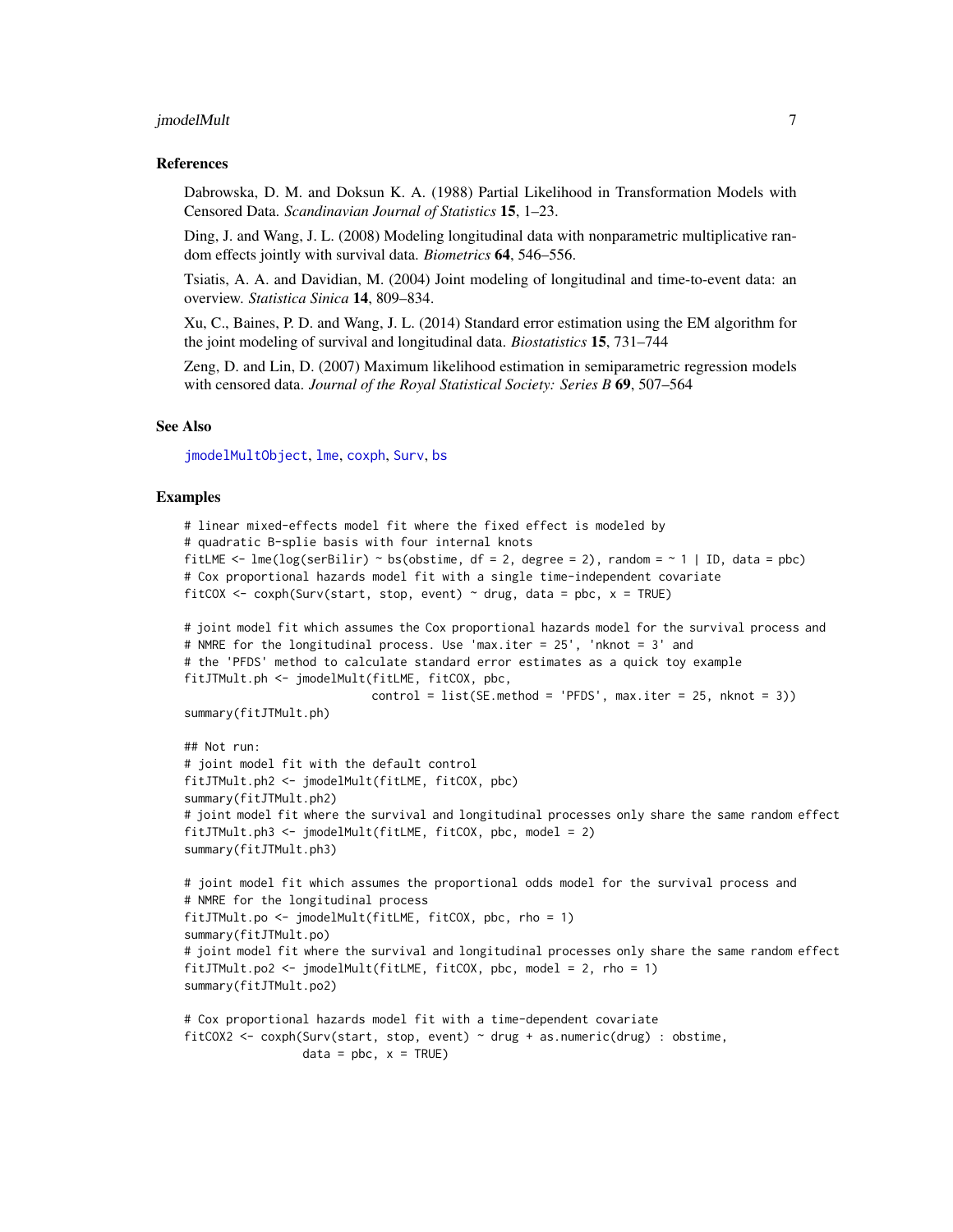```
# joint model fit in which \code{timeVarT} must be specified
fitJTMult.ph4 <- jmodelMult(fitLME, fitCOX2, pbc, timeVarT = 'obstime',
                            control = list(max.iter = 300))
summary(fitJTMult.ph4)
## End(Not run)
```
<span id="page-7-1"></span>jmodelMultObject *Fitted jmodelMult Object*

#### **Description**

An object returned by the jmodelMult function, inheriting from class jmodelMult and representing a fitted joint model for survival and longitudinal data. Objects of this class have methods for the generic functions AIC, BIC, logLik, print, summary, and vcov.

#### Value

The following components must be included in a legitimate jmodelMult object.

- coefficients a list with the estimated parameters. The list is consist of the following components:
- gamma the vector of estimated coefficients for the B-spline basis functions in the nonparametric multiplicative random effects model.
- phi the vector of estimated coefficients for the covariates other than the covariate associated with the longitudinal process in the survival model.
- alpha the estimated coefficient for the covariate associated with the longitudinal process in the survival model.
- Ysigma the estimated measurement error standard deviation for the linear mixed-effects model.

**Bsigma** the estimated variance-covariance matrix of the random effects.

lamb a numeric matrix with two columns: the first column contains the unique observed survival times in ascending order; the second column contains the corresponding estimated baseline hazard values.

| Vcov        | the variance-covariance matrix evaluated at the estimated parameter values.                                                                                   |
|-------------|---------------------------------------------------------------------------------------------------------------------------------------------------------------|
| logLik      | the log-likelihood (the joint likelihood) value.                                                                                                              |
| est.bi      | the estimated values for the random effects                                                                                                                   |
| call        | a list containing an image of the jmodel TM call that produced the object.                                                                                    |
| numIter     | the number of iterations used in the EM algorithm.                                                                                                            |
| convergence | the convergence indicator: if "failure", usually more iterations are required.                                                                                |
| control     | the value of the control argument passed to jmodelTM.                                                                                                         |
| time.SE     | the CPU time used to compute the standard error estimates, <i>i.e.</i> the time use to<br>compute the variance-covariance matrix for the parameter estimates. |

<span id="page-7-0"></span>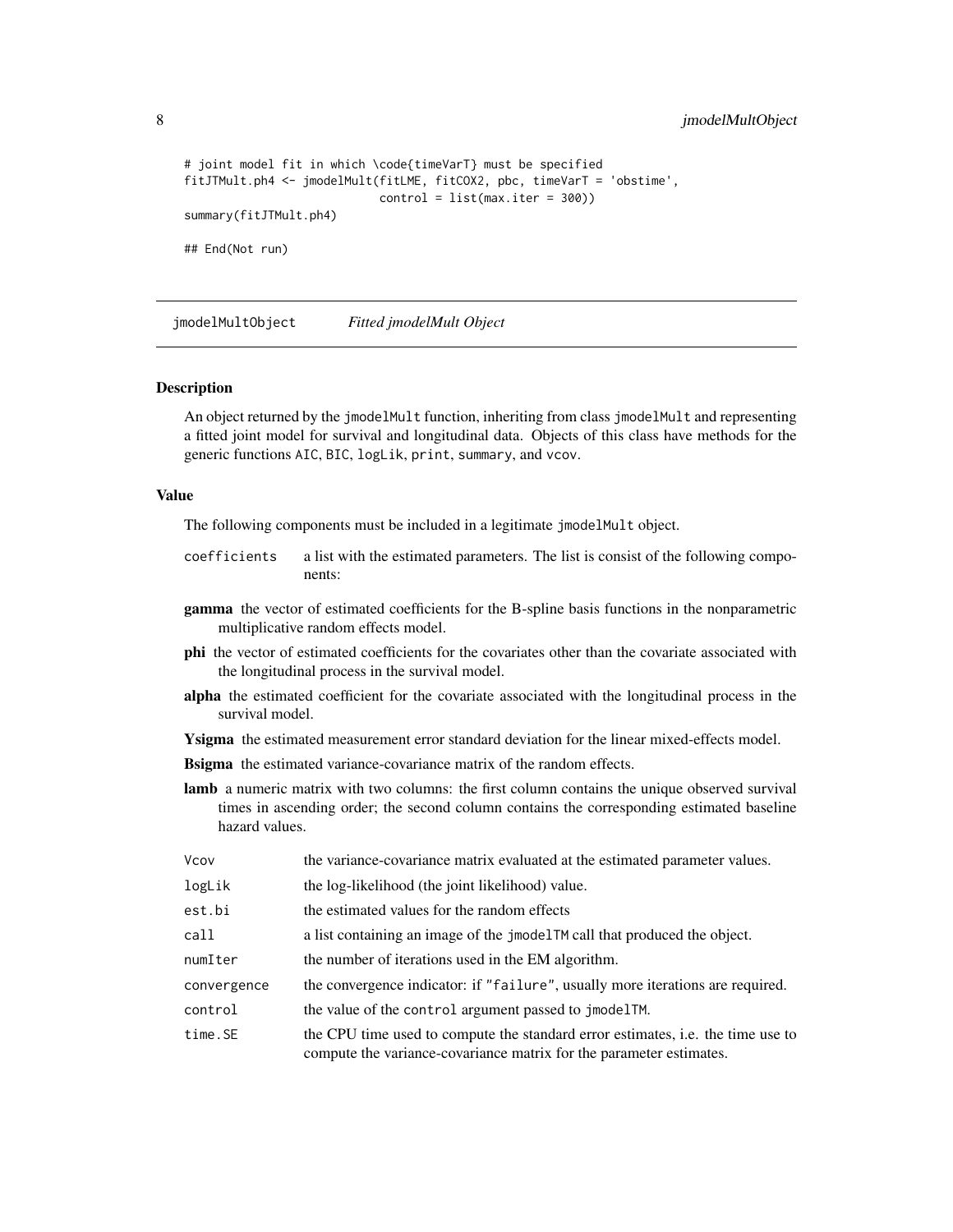#### <span id="page-8-0"></span>jmodelTM 9

| N   | the total number of repeated measurements for the longitudinal outcome.                         |
|-----|-------------------------------------------------------------------------------------------------|
| n   | the number of sample units.                                                                     |
| d   | the censoring indicator: 0 denotes censored survival time; 1 denotes observed<br>survival time. |
| rho | the transformation parameter used for the survival model.                                       |

### Author(s)

Cong Xu <congxu@stanford.edu> Pantelis Z. Hadjipantelis <pantelis@ucdavis.edu>

#### See Also

[jmodelMult](#page-3-1)

<span id="page-8-1"></span>jmodelTM *Semiparametric Joint Models for Survival and Longitudinal Data*

#### Description

This function applies a maximum likelihood approach to fit the semiparametric joint models of survival and normal longitudinal data. The survival model is assumed to come from a class of transformation models, including the Cox proportional hazards model and the proportional odds model as special cases. The longitudinal process is modeled by liner mixed-effects models.

#### Usage

```
jmodelTM(fitLME, fitCOX, data, model = 1, rho = 0, timeVarY = NULL,
        timeVarT = NULL, control = list(), ...)
```
#### Arguments

| fitLME   | an object inheriting from class lme representing a fitted linear mixed-effects<br>model. See Note.                                                                                                                                |
|----------|-----------------------------------------------------------------------------------------------------------------------------------------------------------------------------------------------------------------------------------|
| fitCOX   | an object inheriting from class coxph representing a fitted Cox proportional haz-<br>ards regression model. Specifying $x = TRUE$ is required in the call to coxph()<br>to include the design matrix in the object fit. See Note. |
| data     | a data frame containing all the variables included in the joint modeling. See<br>Note.                                                                                                                                            |
| model    | an indicator specifying the dependency between the survival and longitudinal<br>outcomes. Default is 1. See <b>Details</b> .                                                                                                      |
| rho      | a nonnegative real number specifying the transformation model you would like<br>to fit. Default is 0, i.e. the Cox proportional hazards model. See <b>Details</b> .                                                               |
| timeVarY | a character string indicating the time variable in the linear mixed-effects model.<br>See Examples.                                                                                                                               |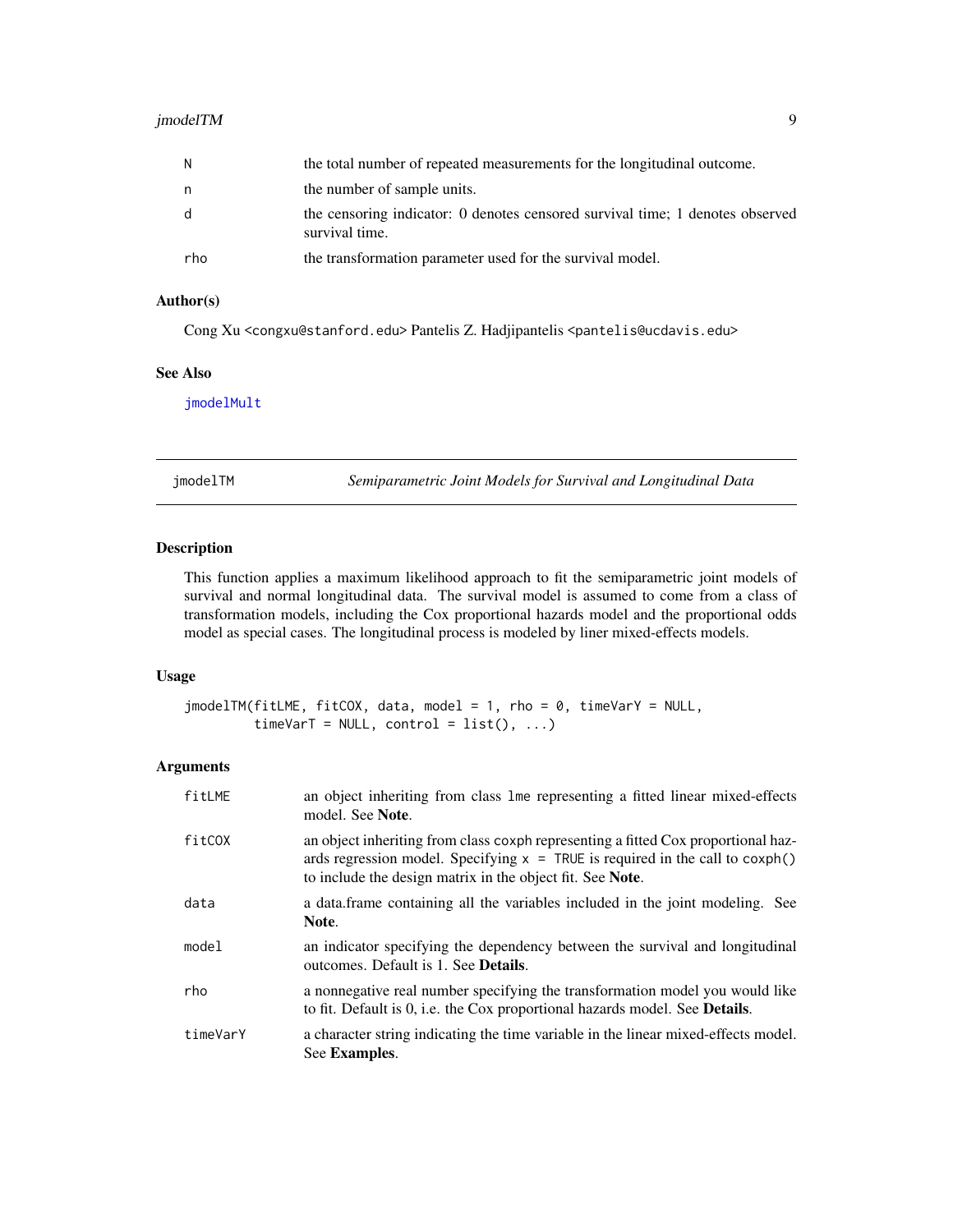| timeVarT | a character string indicating the time variable in the coxph object. Normally it<br>is NULL. See <b>Note</b> and <b>Examples</b> .                                                                                                                  |
|----------|-----------------------------------------------------------------------------------------------------------------------------------------------------------------------------------------------------------------------------------------------------|
| control  | a list of control values for the estimation algorithm with components:                                                                                                                                                                              |
|          | <b>tol.P</b> tolerance value for convergence in the parameters with default value 1e-<br>03. See <b>Details</b> .                                                                                                                                   |
|          | <b>tol.</b> L tolerance value for convergence in the log-likelihood with default value<br>1e-06. See <b>Details</b> .                                                                                                                               |
|          | <b>max.iter</b> the maximum number of EM iterations with default value 250.                                                                                                                                                                         |
|          | <b>SE.method</b> a character string specifying the standard error estimation method.<br>Default is "PRES". See <b>Details</b> and <b>Note</b> .                                                                                                     |
|          | <b>delta</b> a positive value used for numerical differentiation in the SE method. De-<br>fault is 1e-05 if "PRES" is used and 1e-03 otherwise. See <b>Details</b> .                                                                                |
|          | <b>nknot</b> the number of Gauss-Hermite quadrature knots used to approximate the<br>integrals over the random effects. Default is 9 and 7 for one- and two-<br>dimensional integration, respectively, and 5 for those with higher dimen-<br>sions. |
| $\cdots$ | additional options to be passed to the control argument.                                                                                                                                                                                            |

#### Details

The jmodelTM function fits joint models for survival and longitudinal data. Linear mixed-effects models are assumed for the longitudinal processes. With the Cox proportional hazards model and the proportional odds model as special cases, a general class of transformation models are assumed for the survival processes. The baseline hazard functions are left unspecified, i.e. no parametric forms are assumed, thus leading to semiparametric models. For detailed model formulation, please refer to Xu, Baines and Wang (2014).

The longitudinal model is written as

$$
Y_i(t) = \mu_i(t) + \varepsilon_i(t) = \mathbf{X}_i^{\top}(t)\boldsymbol{\beta} + \mathbf{Z}_i^{\top}(t)\mathbf{b}_i + \varepsilon_i(t).
$$

, then the linear predictor for the survival model is expressed as

$$
\eta(t) = \mathbf{W}_i^{\top}(t)\boldsymbol{\phi} + \alpha\mu_i(t),
$$

indicating that the entire longitudinal process (free of error) enters the survival model as a covariate. If other values are assigned to the model argument, the linear predictor for the surival model is then expressed as

$$
\eta(t) = \mathbf{W}_i^{\top}(t)\boldsymbol{\phi} + \alpha \mathbf{Z}_i^{\top}(t)\mathbf{b}_i,
$$

suggesting that the survival and longitudinal models only share the same random effects.

The survival model is written as

$$
\Lambda(t|\eta(t)) = G\left[\int_0^t \exp \eta(s) d\Lambda_0(s)\right],
$$

where  $G(x) = \log(1 + \rho x)/\rho$  with  $\rho \ge 0$  is the class of logarithmic transfomrations. If rho = 0, then  $G(x) = x$ , yielding the Cox proportional hazards model. If rho = 1, then  $G(x) = \log(1+x)$ , yielding the proportional odds model. Users could assign any nonnegative real value to rho.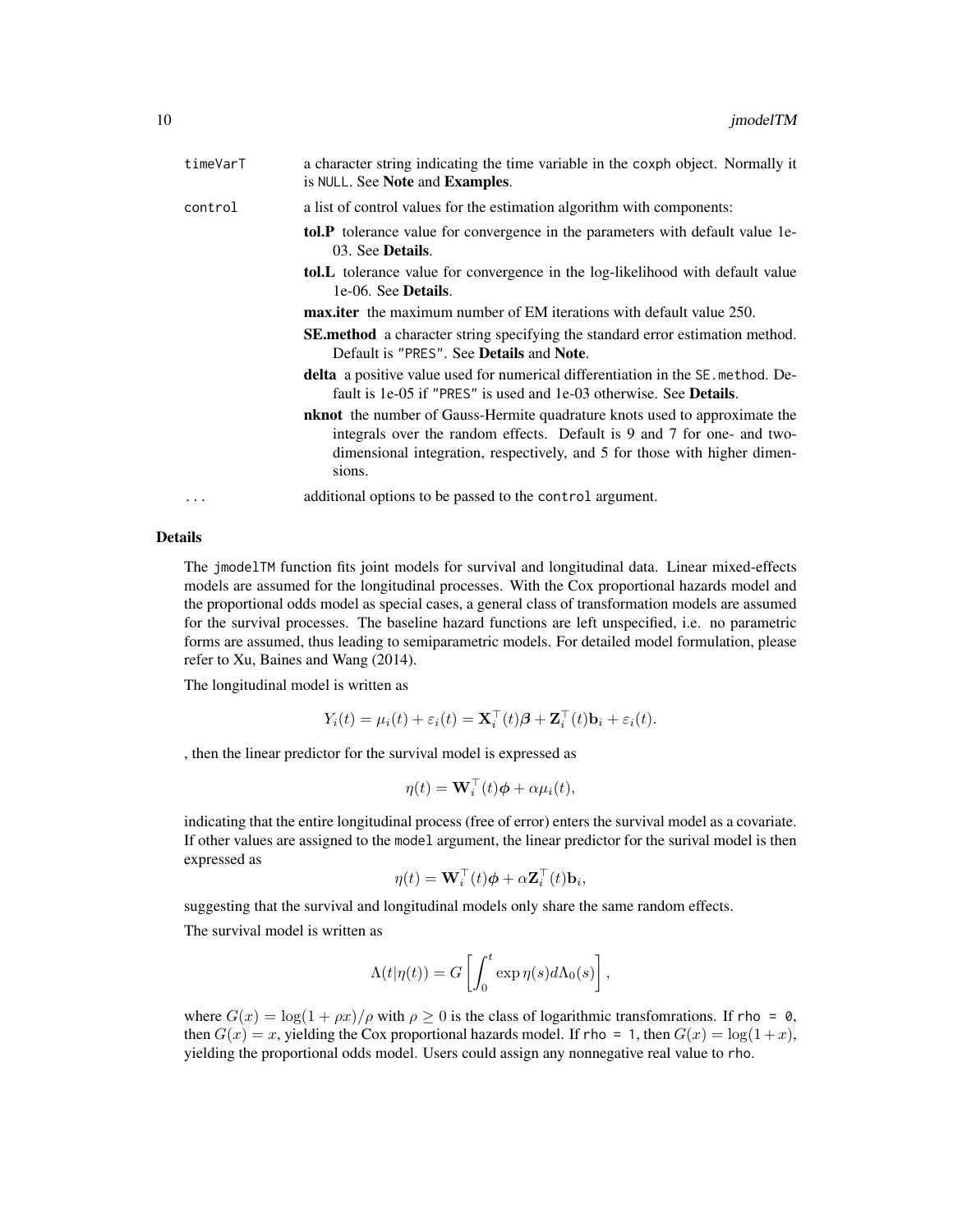<span id="page-10-0"></span>An expectation-maximization (EM) algorithm is implemented to obtain parameter estimates. The convergence criterion is either of (i)  $\max\{|\boldsymbol{\theta}^{(t)}-\boldsymbol{\theta}^{(t-1)}|/(|\boldsymbol{\theta}^{(t-1)}|+.Machine\$ double.eps \times 2)\} <$  $tol.P,$  or (ii)  $|L(\boldsymbol{\theta}^{(t)})-L(\boldsymbol{\theta}^{(t-1)})|/(|L(\boldsymbol{\theta}^{(t-1)})|+Machine\$double.eps\times2) is satisfied.$ Here  $\theta^{(t)}$  and  $\theta^{(t-1)}$  are the vector of parameter estimates at the t-th and  $(t-1)$ -th EM iterations, respectively;  $L(\theta)$  is the value of the log-likelihood function evaluated at  $\theta$ . Users could specify the tolerance values tol.P and tol.L through the control argument.

For standard error estimation for the parameter estimates, three methods are provided, namely "PRES", "PFDS" and "PLFD" (detailed information are referred to Xu, Baines and Wang (2014)). In the control argument, if SE.method = "PRES", numerically differentiating the profile Fisher score vector with Richardson extrapolation is applied; if SE.method = "PFDS", numerically differentiating the profile Fisher score vector with forward difference is applied; if SE.method = "PLFD", numerially (second) differentiating the profile likelihood with forward difference is applied. Generally, numerically differentiating a function  $f(x)$  (an arbitrary function) with forward difference is expressed as

$$
f'(x) = \frac{f(x+\delta) - f(x)}{\delta},
$$

and that with Richardson extrapolation is expressed as

$$
f'(x) = \frac{f(x - 2\delta) - 8f(x - \delta) + 8f(x + \delta) - f(x + 2\delta)}{12\delta}.
$$

Users could specify the value of  $\delta$  through the delta item in the control argument.

#### Value

See [jmodelTMObject](#page-12-1) for the components of the fit.

#### **Note**

1. Currently, jmodelTM() could only handle the fitLME object with a simple random-effects structure (only the pdDiag() class). Moreover, the within-group correlation and heteroscedasticity structures in the fitLME object (i.e. the correlation and weights argument of lme()) are ignored.

2. The data argument in jmodelTM(), lme() and coxph() should be the same data frame.

3. For the fitCOX object, only the  $W_i(t)$  in the linear predictor  $\eta(t)$  for the survial model (see Details) should be involved in the formula argument of coxph{}. Since coxph() uses the same data frame as lme() does, a time-dependent Cox model must be fitted by coxph() although  $W_i(t)$ may only contain time-independent covariates. See Examples.

4. If  $W_i(t)$  in the linear predictor  $\eta(t)$  for the survial model (see **Details**) does involve timedependent covariate, then timeVarT must specify the name of the time variable involved. See Examples.

5. The standard error estimates are obtained by numerical approximations which is naturally subject to numerical errors. Therefore, in extreme cases, there may be NA values for part of the standard error estimates.

#### Author(s)

Cong Xu <congxu@stanford.edu> Pantelis Z. Hadjipantelis <pantelis@ucdavis.edu>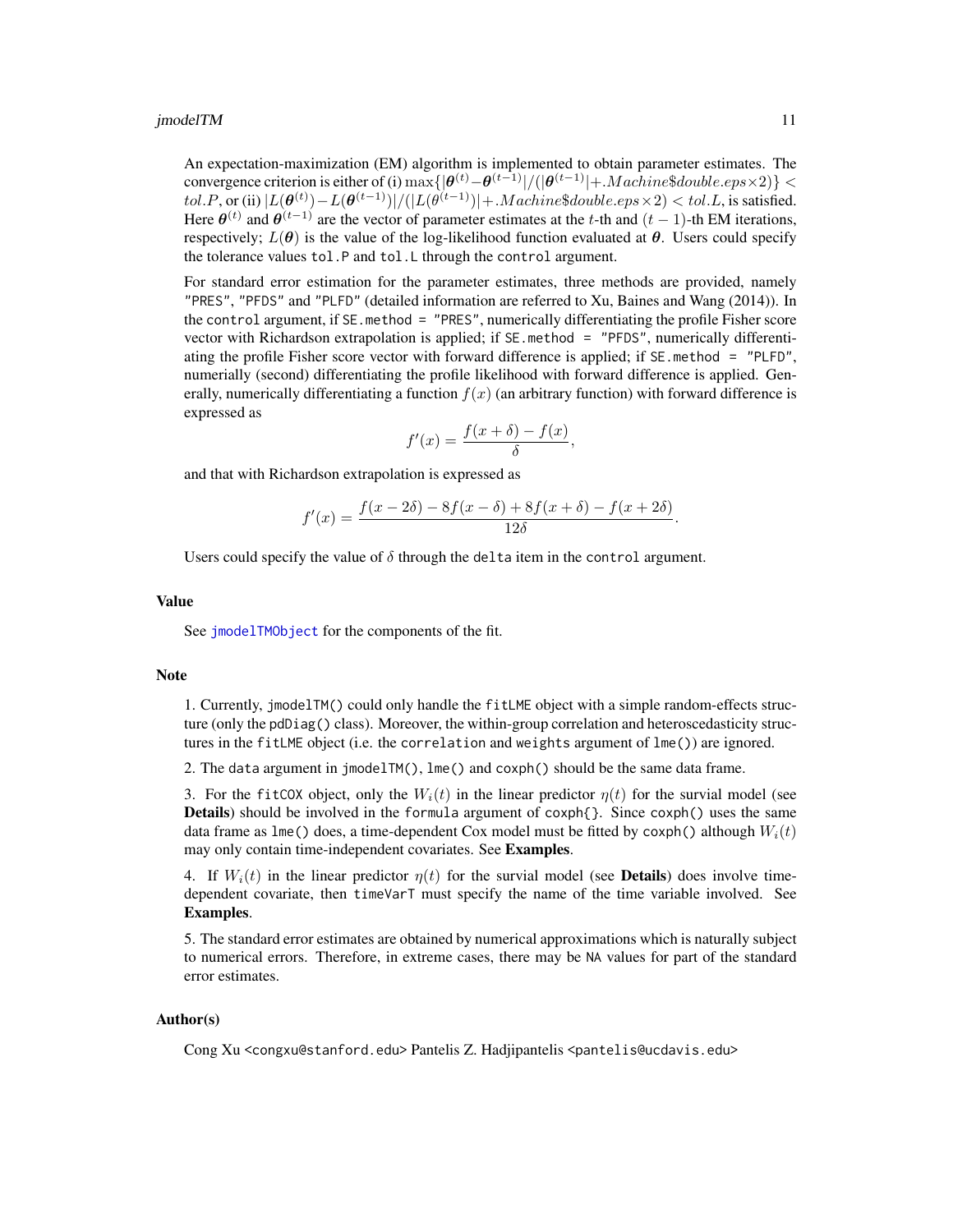#### <span id="page-11-0"></span>References

Dabrowska, D. M. and Doksun K. A. (1988) Partial Likelihood in Transformation Models with Censored Data. *Scandinavian Journal of Statistics* 15, 1–23.

Tsiatis, A. A. and Davidian, M. (2004) Joint modeling of longitudinal and time-to-event data: an overview. *Statistica Sinica* 14, 809–834.

Wulfsohn, M. S. and Tsiatis, A. A. (1997) A joint model for survival and longitudinal data measured with error. *Biometrics* 53, 330–339.

Xu, C., Baines, P. D. and Wang, J. L. (2014) Standard error estimation using the EM algorithm for the joint modeling of survival and longitudinal data. *Biostatistics* 15, 731–744

Zeng, D. and Lin, D. (2007) Maximum likelihood estimation in semiparametric regression models with censored data. *Journal of the Royal Statistical Society: Series B* 69, 507–564

#### See Also

[jmodelTMObject](#page-12-1), [lme](#page-0-0), [coxph](#page-0-0), [Surv](#page-0-0)

#### Examples

```
# linear mixed-effects model fit with random intercept
fitLME \le - lme(sqrt(CD4) \sim obstime + I(obstime \land 2) + drug : obstime + drug : I(obstime \land 2),
              random = \sim 1 | ID, data = aids)
# Cox proportional hazards model fit with a single time-independent covariate
fitCOX <- coxph(Surv(start, stop, event) \sim drug, data = aids, x = TRUE)
# joint model fit which assumes the Cox proportional hazards model for the survival process
# Use 'max.iter = 5', 'nknot = 3' and the 'PFDS' method to calculate standard
# error estimates as a quick toy example
fitJT.ph <- jmodelTM(fitLME, fitCOX, aids, timeVarY = 'obstime',
                     control = list(SE.method = 'PFDS', max.iter = 5, nknot = 3))summary(fitJT.ph)
## Not run:
# joint model fit with the default control
fitJT.ph2 <- jmodelTM(fitLME, fitCOX, aids, timeVarY = 'obstime')
summary(fitJT.ph2)
# joint model fit where the survival and longitudinal processes only share the same random effect
fitJT.ph3 <- jmodelTM(fitLME, fitCOX, aids, model = 2, timeVarY = 'obstime')
summary(fitJT.ph3)
# joint model fit which assumes the proportional odds model for the survival process
fitJT.po <- jmodelTM(fitLME, fitCOX, aids, rho = 1, timeVarY = 'obstime')
summary(fitJT.po)
# joint model fit where the survival and longitudinal processes only share the same random effect
fitJT.po2 <- jmodelTM(fitLME, fitCOX, aids, model = 2, rho = 1, timeVarY = 'obstime')
summary(fitJT.po2)
# linear mixed-effects model fit with random intercept and random slope
fitLME2 <- lme(sqrt(CD4) \sim drug + obstime + I(obstime \sim 2) + drug : obstime + drug : I(obstime \sim 2),
               random = \sim obstime | ID, data = aids)
# Cox proportional hazards model fit with a time-dependent covariate
```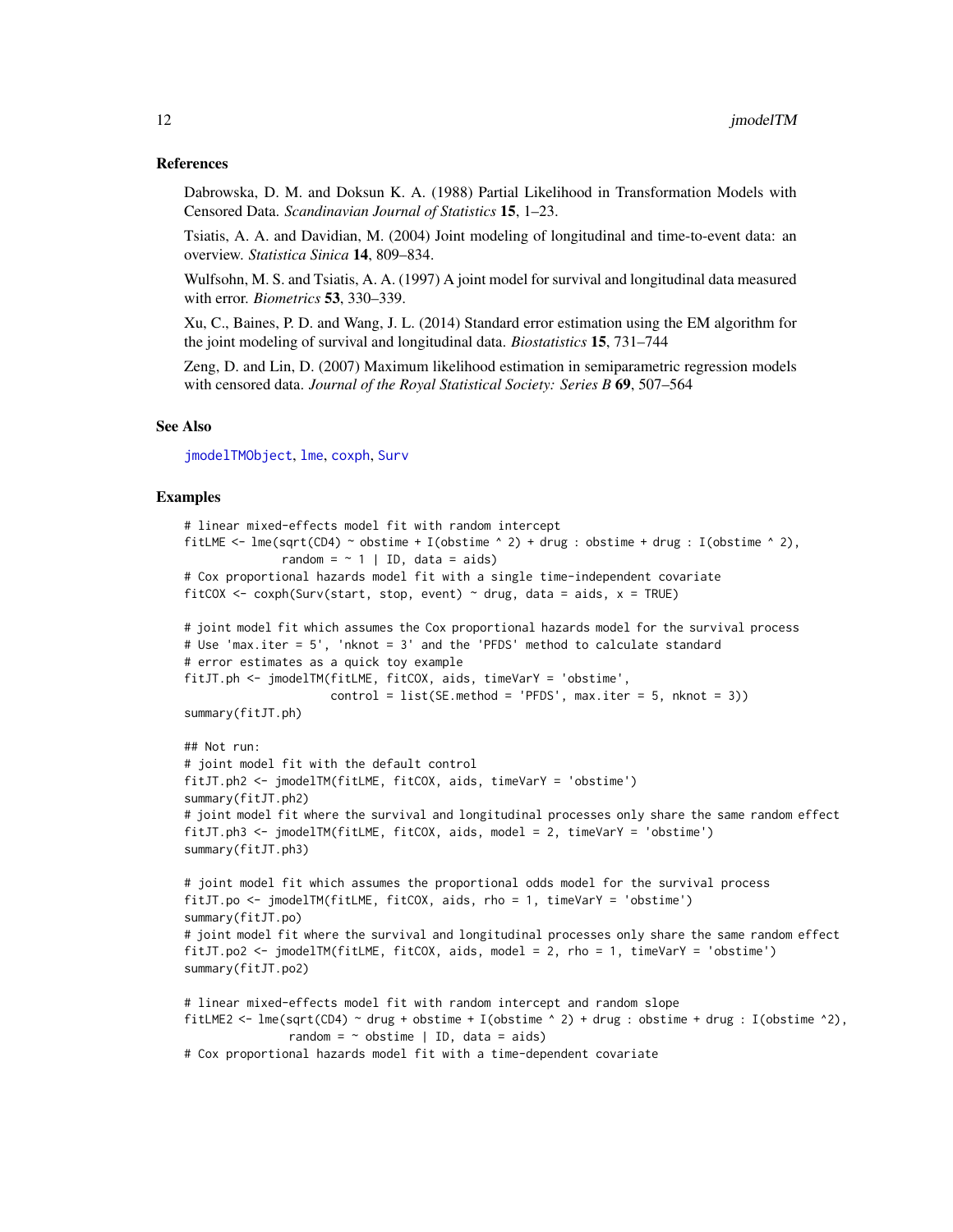#### <span id="page-12-0"></span>jmodelTMObject 13

```
fitCOX2 <- coxph(Surv(start, stop, event) \sim drug + as.numeric(drug) : obstime,
                 data = aids, x = TRUE)# joint model fit in which \code{timeVarT} must be specified
fitJT.ph4 <- jmodelTM(fitLME2, fitCOX2, aids, timeVarY = 'obstime', timeVarT = 'obstime')
summary(fitJT.ph4)
## End(Not run)
```
<span id="page-12-1"></span>jmodelTMObject *Fitted jmodelTM Object*

#### Description

An object returned by the jmodelTM function, inheriting from class jmodelTM and representing a fitted joint model for survival and longitudinal data. Objects of this class have methods for the generic functions AIC, BIC, logLik, print, summary, and vcov.

#### Value

The following components must be included in a legitimate jmodelTM object.

coefficients a list with the estimated parameters. The list is consist of the following components:

beta the vector of estimated coefficients for the fixed effects in the linear mixed-effects model.

- phi the vector of estimated coefficients for the covariates other than the covariate associated with the longitudinal process in the survival model.
- alpha the estimated coefficient for the covariate associated with the longitudinal process in the survival model.
- Ysigma the estimated measurement error standard deviation for the linear mixed-effects model.

**BSigma** the estimated variance-covariance matrix of the random effects.

lamb a numeric matrix with two columns: the first column contains the unique observed survival times in ascending order; the second column contains the corresponding estimated baseline hazard values.

| Vcov        | the variance-covariance matrix evaluated at the estimated parameter values.                                                                                   |
|-------------|---------------------------------------------------------------------------------------------------------------------------------------------------------------|
| logLik      | the log-likelihood (the joint likelihood) value.                                                                                                              |
| est.bi      | the estimated values for the random effects                                                                                                                   |
| call        | a list containing an image of the jmodelTM call that produced the object.                                                                                     |
| numIter     | the number of iterations used in the EM algorithm.                                                                                                            |
| convergence | the convergence indicator: if "failure", usually more iterations are required.                                                                                |
| control     | the value of the control argument passed to jmodelTM.                                                                                                         |
| time.SE     | the CPU time used to compute the standard error estimates, <i>i.e.</i> the time use to<br>compute the variance-covariance matrix for the parameter estimates. |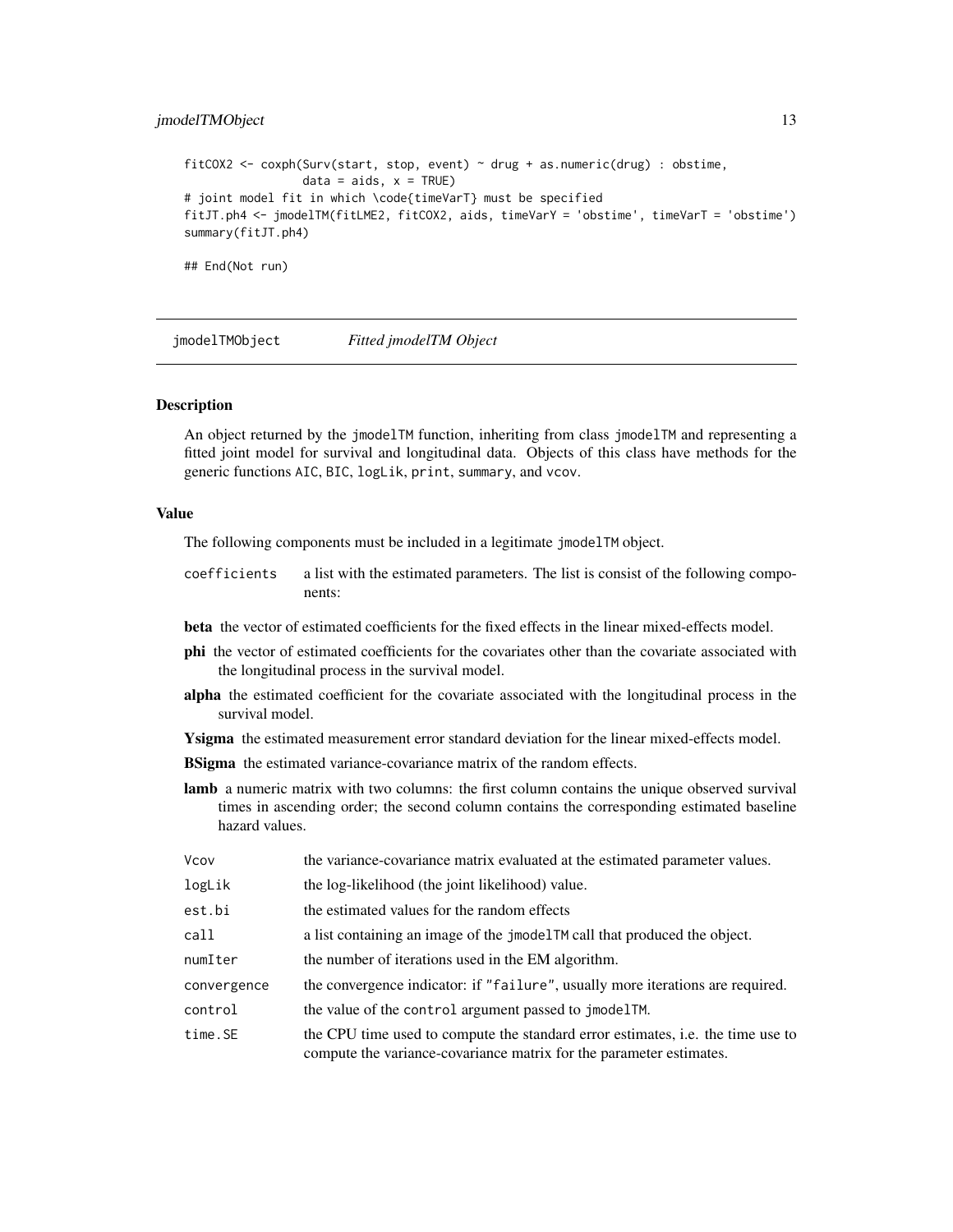<span id="page-13-0"></span>

| N   | the total number of repeated measurements for the longitudinal outcome.                         |
|-----|-------------------------------------------------------------------------------------------------|
| n   | the number of sample units.                                                                     |
| d   | the censoring indicator: 0 denotes censored survival time; 1 denotes observed<br>survival time. |
| rho | the transformation parameter used for the survival model.                                       |

#### Author(s)

Cong Xu <congxu@stanford.edu> Pantelis Z. Hadjipantelis <pantelis@ucdavis.edu>

#### See Also

[jmodelTM](#page-8-1)

liver *Prednisone versus Placebo in Liver Cirrhosis Patients*

#### Description

A randomized control trial in which both survival and longitudinal data were collected to examine the development of prothrombin index over time and its relationship with the survival outcome. 488 patients were randomly allocated to prednisone (251) or placebo (237) and followed until death or end of the study.

#### Format

A data frame with 2968 observations on the following 9 variables.

ID patient ID, there are 488 patients in total.

Time survival time, i.e. time to death or censoring.

death death indicator: 0 denotes censoring; 1 denotes death.

obstime time points at which the longitudinal measurements, i.e. prothrombin index, are recorded.

proth prothrombin index measured at obstime.

Trt treatment indicator with two levels: placebo and prednisone.

- start same with obstime, starting time of the interval which contains the time of the prothrombin index measurement.
- stop ending time of the interval which contains the time of the prothrombin index measurement.
- event event indicator suggesting whether the event-of-interest, i.e. death, happens in the interval given by start and stop.

#### Source

Andersen, P. K., Borgan O., Gill, R. D. and Kieding, N. (1993) *Statistical Models Based on Counting Processes*. New York: Springer.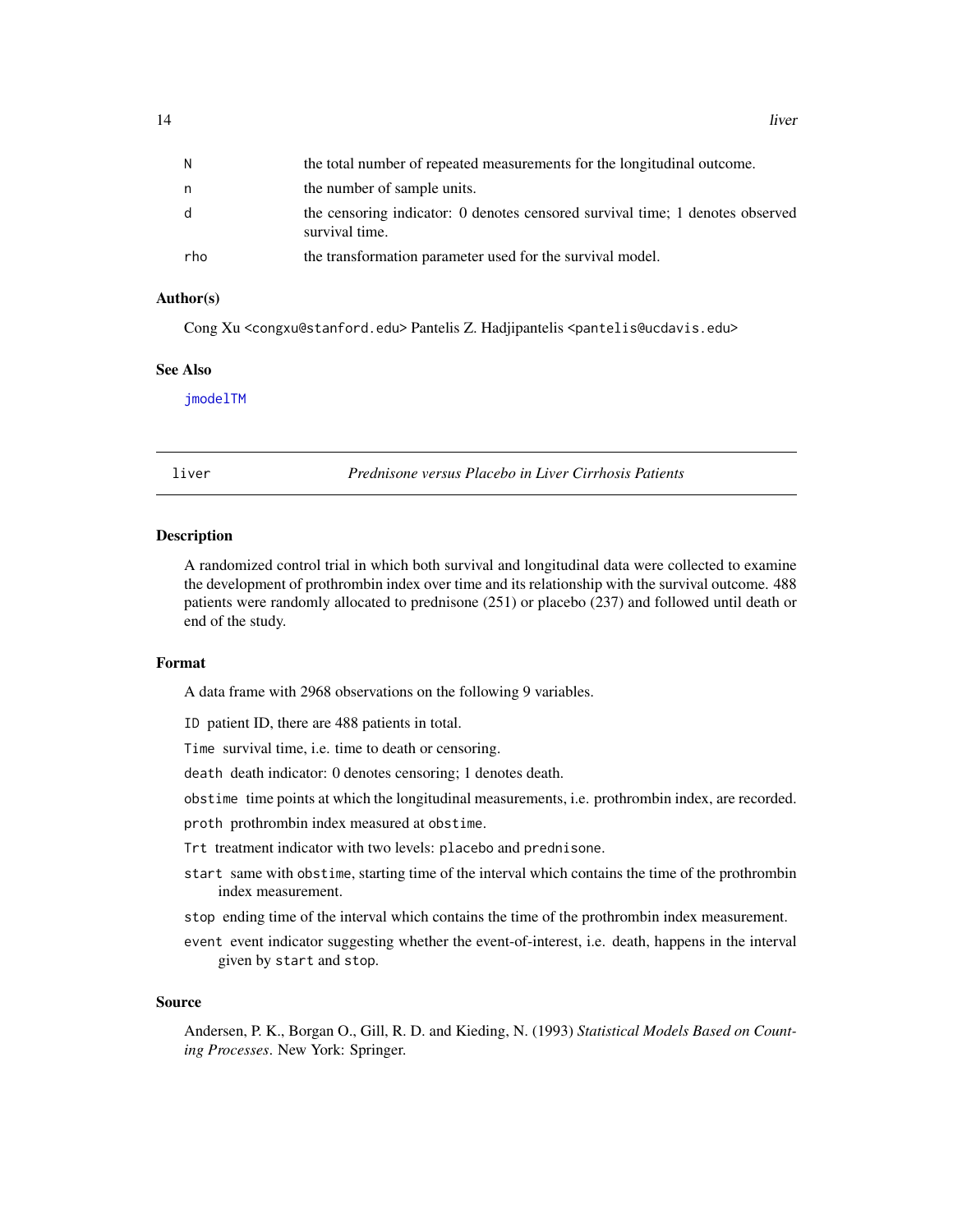#### <span id="page-14-0"></span> $pbc$  15

#### References

Henderson, R., Diggle, P. and Dobson, A. (2002) Identification and efficacy of longitudinal markers for survival. *Biostatistics* 3, 33–50

#### Examples

head(liver)

pbc *Mayo Clinic Primary Biliary Cirrhosis Data*

#### Description

A randomized control trial from Mayo Clinic in which both survival and longitudinal data were collected from 1974 to 1984 to study the progression of primary biliary cirrhosis.

#### Format

A data frame with 1945 observations on the following 16 variables.

ID patient ID, there are 312 patients in total.

Time survival time (in years), i.e. time to death, transplantion or censoring.

death death indicator: 0 denotes transplantion or censoring; 1 denotes death.

obstime time points at which the longitudinal measurements, e.g. serum bilirubin, albumin and alkaline phosphatase, are recorded.

serBilir serum bilirubin measured at obstime (mg/dl).

albumin albumin measured at obstime (gm/dl).

alkaline alkaline phosphatase measured at obstime (U/litter).

platelets platelets per cubic measured at obstime (ml/1000).

drug drug indicator with two levels: placebo and D-penicil.

age age of patient at study entry.

gender gender indicator with two levels: male and female.

ascites ascites indicator with two levels: No and Yes.

hepatom hepatomegaly indicator with two levels: No and Yes.

- start same with obstime, starting time of the interval which contains the time of the logitudinal measurements.
- stop ending time of the interval which contains the time of the longitudinal measurements.
- event event indicator suggesting whether the event-of-interest, i.e. death, happens in the interval given by start and stop.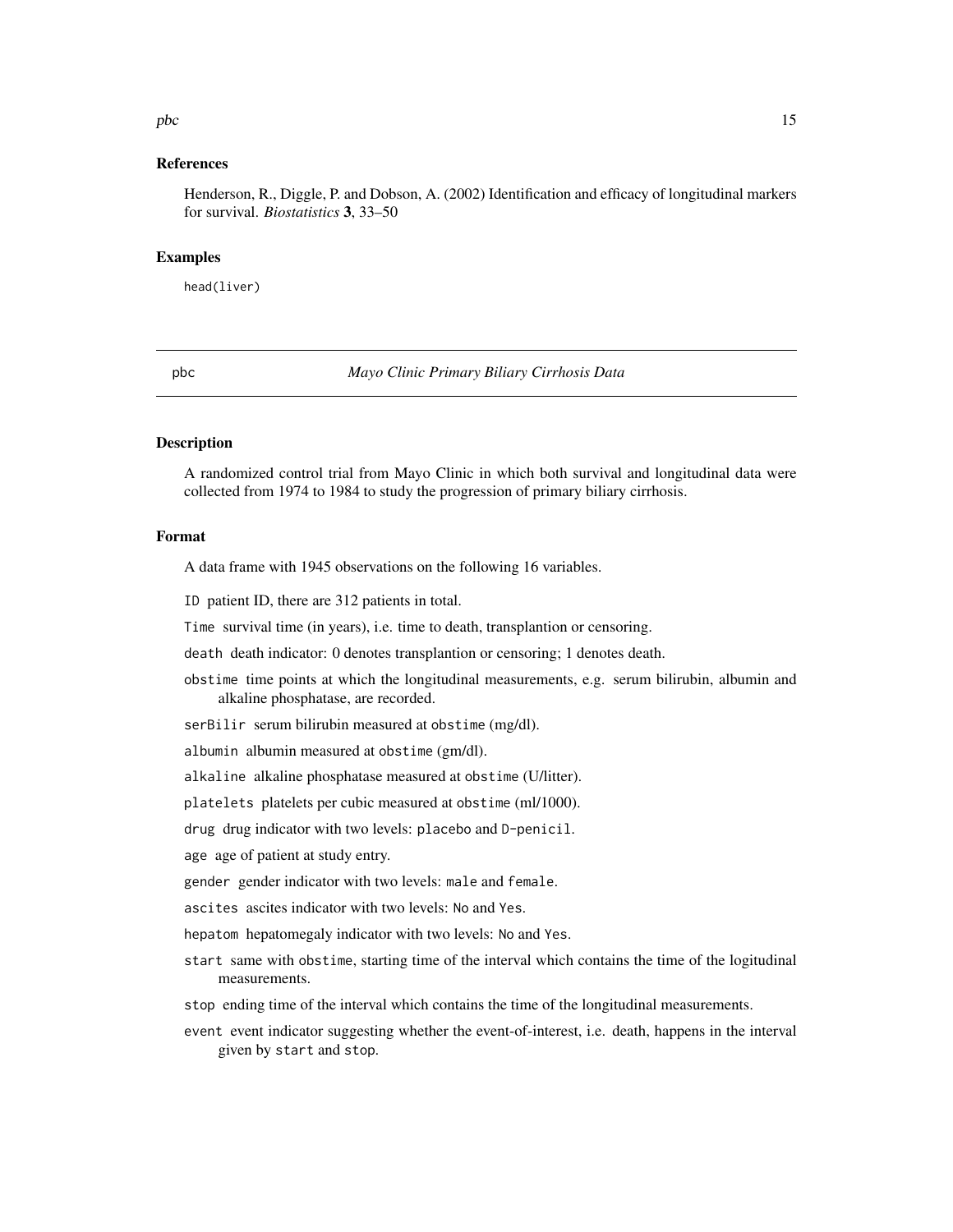### Source

#### <http://lib.stat.cmu.edu/datasets/pbcseq>

Fleming, T. and Harrington, D. (1991) *Counting Processes and Survival Analysis*. Wiley, New York.

#### References

Murtaugh, P. A., Dickson, E. R., Van Dam, G. M., Malincho, M., Grambsch, P. M., Langworthy, A. L., and Gips, C. H. (1994) Primary biliary cirrhosis: Prediction of short-term survival based on repeated patient visits. *Hepatology* 20, 126–134.

Therneau, T. and Grambsch, P. (2000) *Modeling Survival Data: Extending the Cox Model*. New York: Springer.

Ding, J. and Wang, J. L. (2008) Modeling longitudinal data with nonparametric multiplicative random effects jointly with survival data. *Biometrics* 64, 546–556.

#### Examples

head(pbc)